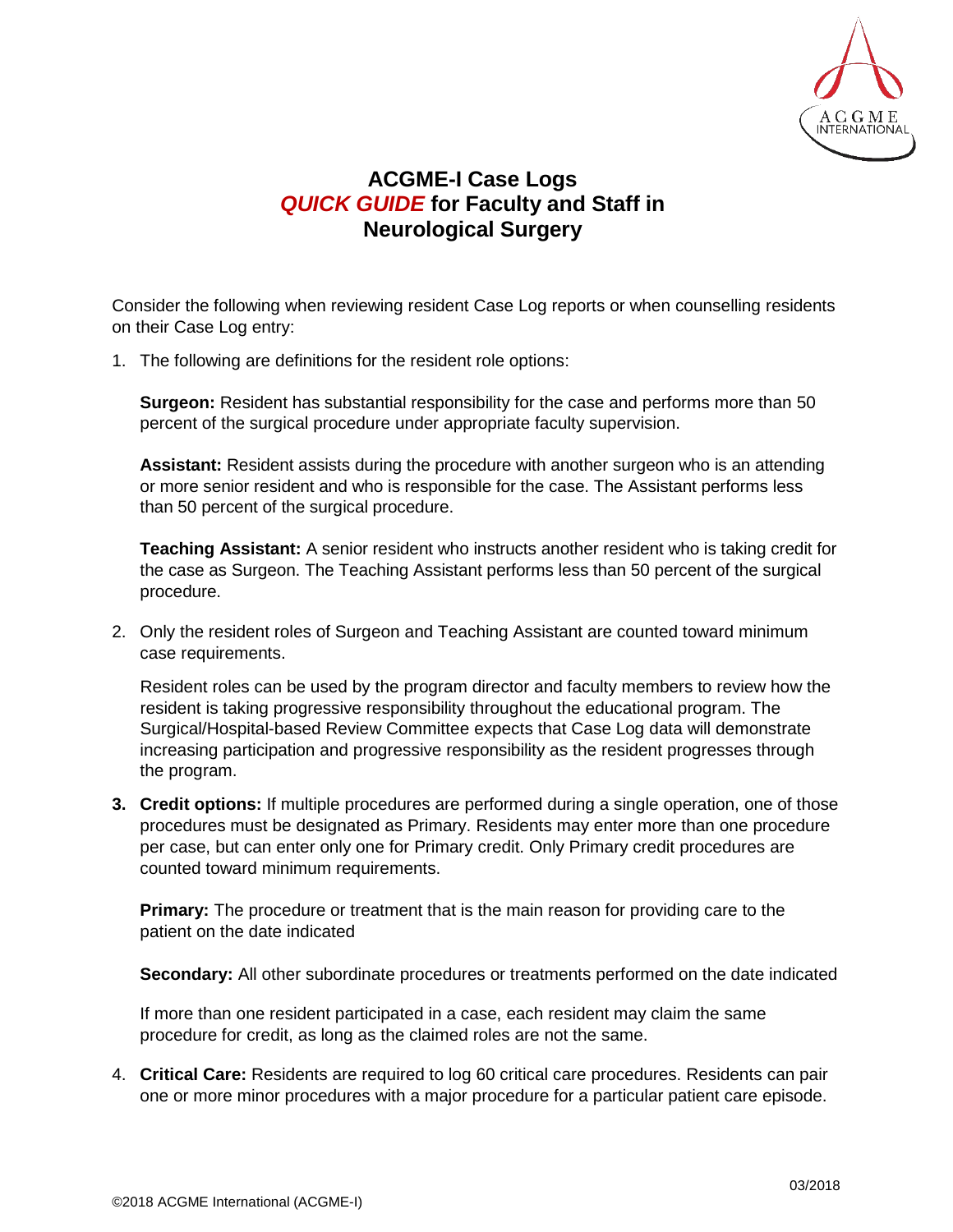For example, if a resident intubates a patient, places a central line, and participates in a lumbar fusion, he or she may log a primary procedure for airway management as one case, a primary procedure for central line placement as a separate case, and a primary procedure for the lumbar fusion as a third case. Other elements of the spine surgery must still be included as secondary codes within the lumbar fusion case.

- 5. **Airway Management:** The requirement for 10 procedures in this case category can be met by multiple procedures, including intubation, tracheostomy, thoracentesis, tube thoracostomy, and bronchoscopy. Though direct laryngoscopy is only a component of intubation and may not be performed fiber-optically, coding intubation in this manner will ensure appropriate credit.
- 6. The following are the definitions for patient type options:

Adult: 18 years of age or older

Pediatric: younger than 18 years old

A pediatric patient who is 18 years or older at the time of a follow-up procedure must be logged as an adult patient. A pediatric patient who is 18 years or older at the time of follow up must be logged as an adult patient.

| Experience by<br>Role  | This report lists all procedures, including those that do not count toward<br>the required minimum numbers, the number of each performed by the<br>selected resident in each of the three roles, as well as the total number<br>for each procedure.<br>This report is very similar to an expanded version of the Minimums<br>Report. It is formatted the same way, but omits the required minimum<br>number for each defined case category, while including procedures that<br>do not have a minimum number required. |
|------------------------|-----------------------------------------------------------------------------------------------------------------------------------------------------------------------------------------------------------------------------------------------------------------------------------------------------------------------------------------------------------------------------------------------------------------------------------------------------------------------------------------------------------------------|
| Experience by<br>Year  | This report provides a summary of the total number of procedures<br>performed by a resident, by year in which they were performed. It<br>provides a quick way to see which procedures are most common for<br>each PG year. Like the Code Summary Report, the Resident Experience<br>Report by Year will provide useful information for monitoring surgical<br>activity in the program, and could be used to determine if changes to<br>curriculum rotation schedules, etc., are needed                                |
| <b>Activity Report</b> | This report allows program directors to note the number of cases or<br>procedures logged by residents and the date and time that cases or<br>updates are entered. This report is a quick way to keep track of how<br>frequently residents are entering their cases. For example, if the<br>program has a requirement that residents must enter cases weekly,<br>running this report on a weekly basis is an easy way to identify residents<br>who are not meeting the residency's requirements.                       |

## Available Reports